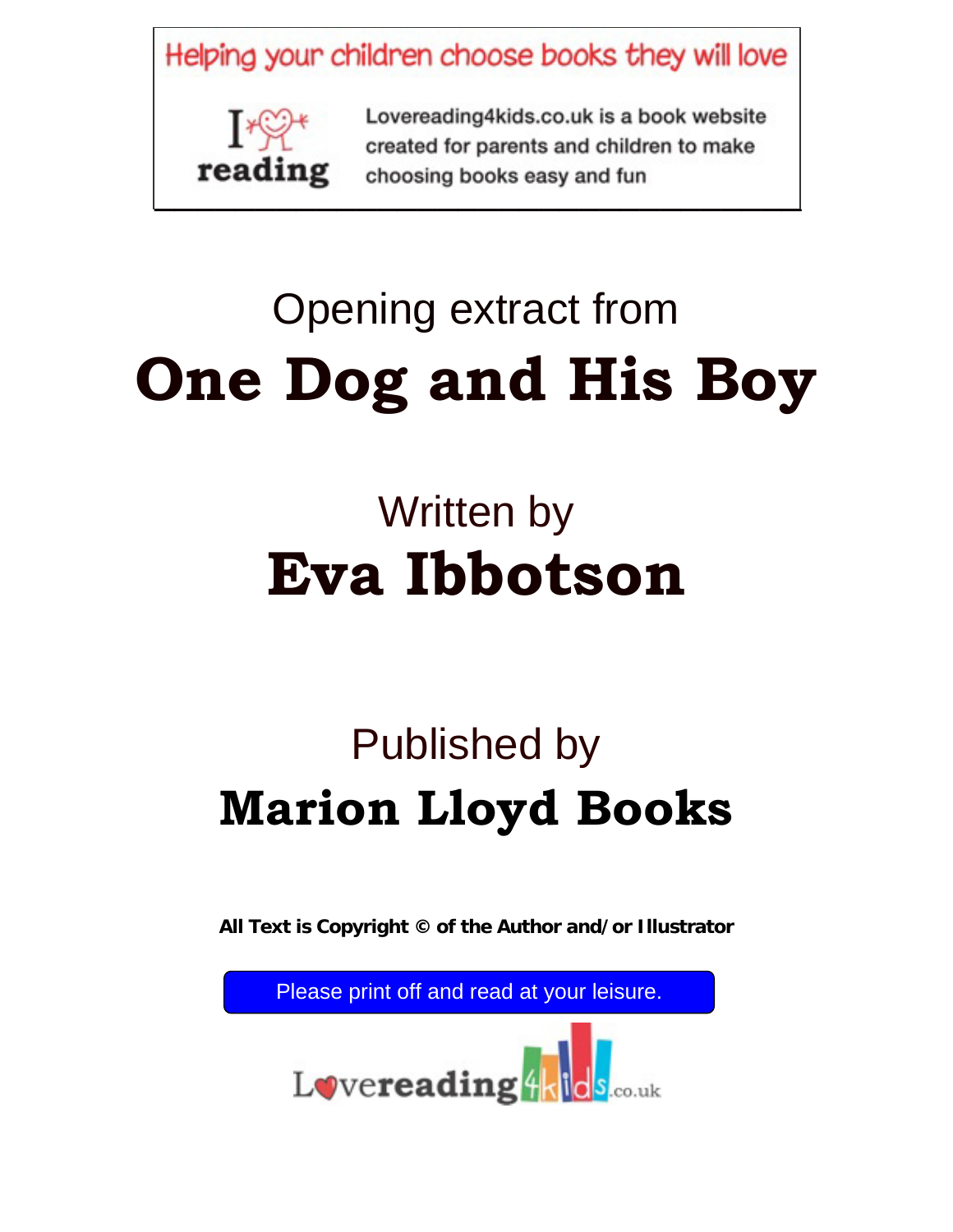



### Eva Ibbotson

Illustrated by Sharon Rentta

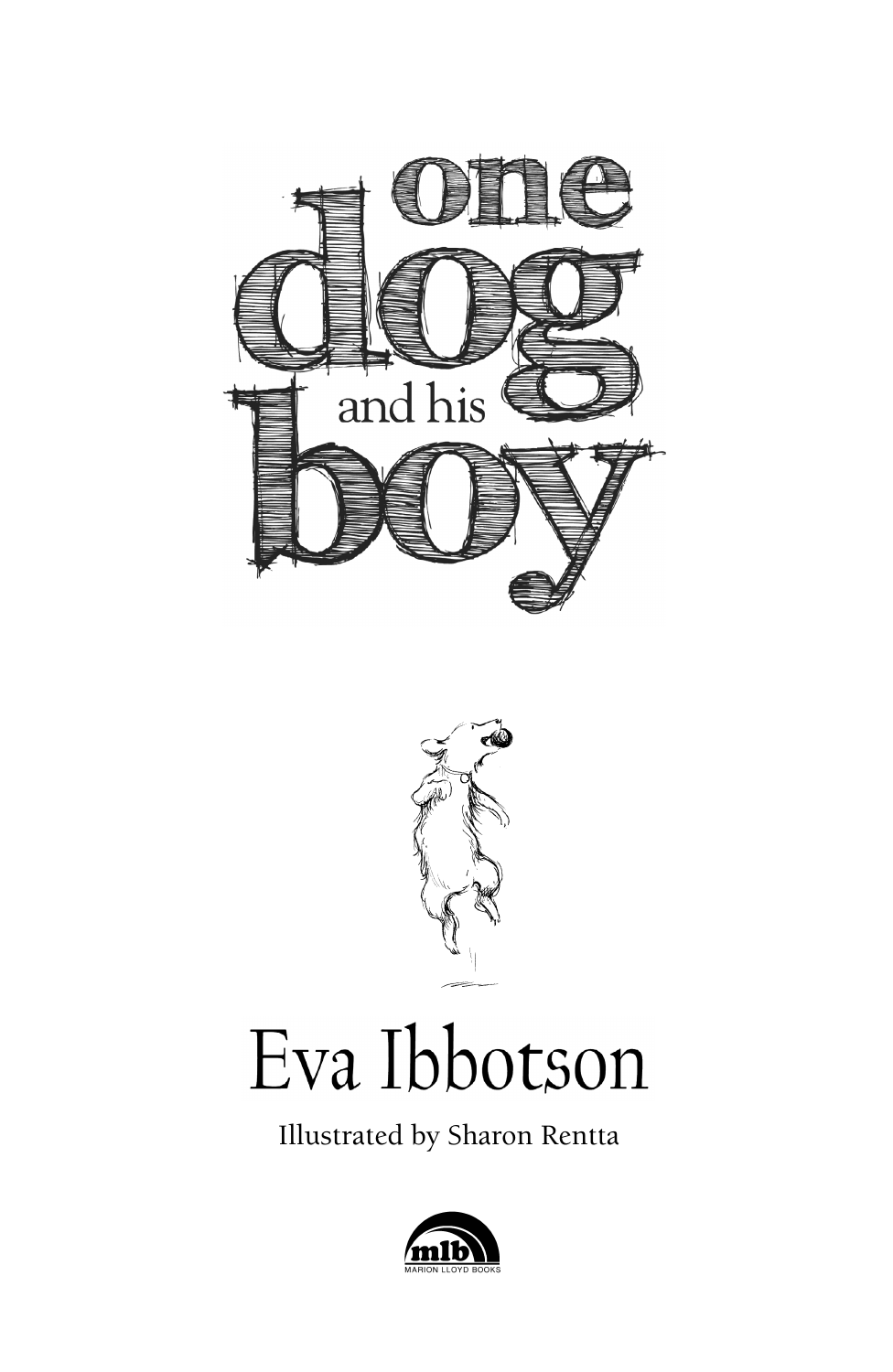First published in the UK in 2011 by Marion Lloyd Books An imprint of Scholastic Children's Books Euston House, 24 Eversholt Street London, NW1 1DB, UK A division of Scholastic Ltd. Registered office: Westfield Road, Southam, Warwickshire, CV47 0RA SCHOLASTIC and associated logos are trademarks and/or registered trademarks of Scholastic Inc.

> Copyright © Eva Ibbotson, 2011 The right of Eva Ibbotson to be identified as the author of this work has been asserted by her.

> > ISBN 9781407124230

A CIP catalogue record for this book is available from the British Library

#### All rights reserved

This book is sold subject to the condition that it shall not, by way of trade or otherwise, be lent, hired out or otherwise circulated in any form of binding or cover other than that in which it is published. No part of this publication may be reproduced, stored in a retrieval system, or transmitted in any form or by any means (electronic, mechanical, photocopying, recording or otherwise) without the prior written permission of Scholastic Limited.

Printed by Bookmarque Ltd, Croydon, Surrey Papers used by Scholastic Children's Books are made from wood grown in sustainable forests.

#### 1 3 5 7 9 10 8 6 4 2

This is a work of fiction. Names, characters, places, incidents and dialogues are products of the author's imagination or are used fictitiously. Any resemblance to actual people, living or dead, events or locales is entirely coincidental.

www.scholastic.co.uk/zone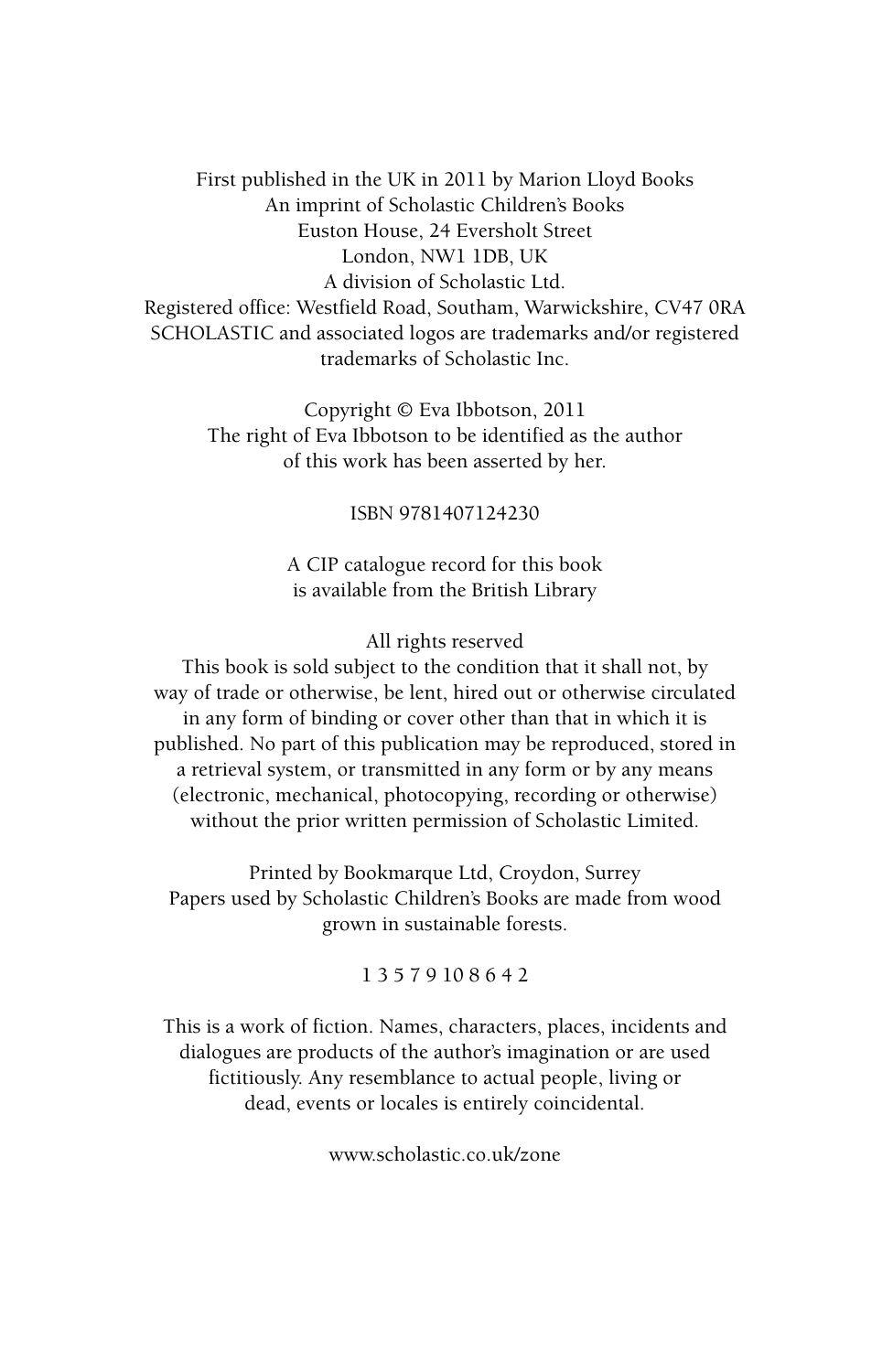

#### **1**

**Hal's Birthday**

All Hal had ever wanted was a dog.

He had wanted one for his last birthday and for the birthday before, and for Christmas, and now that his birthday was coming round again he wanted one more desperately than ever. He had read about dogs and dreamed about dogs; he knew how to feed them and how to train them. But whenever he asked his mother for a dog she told him not to be silly.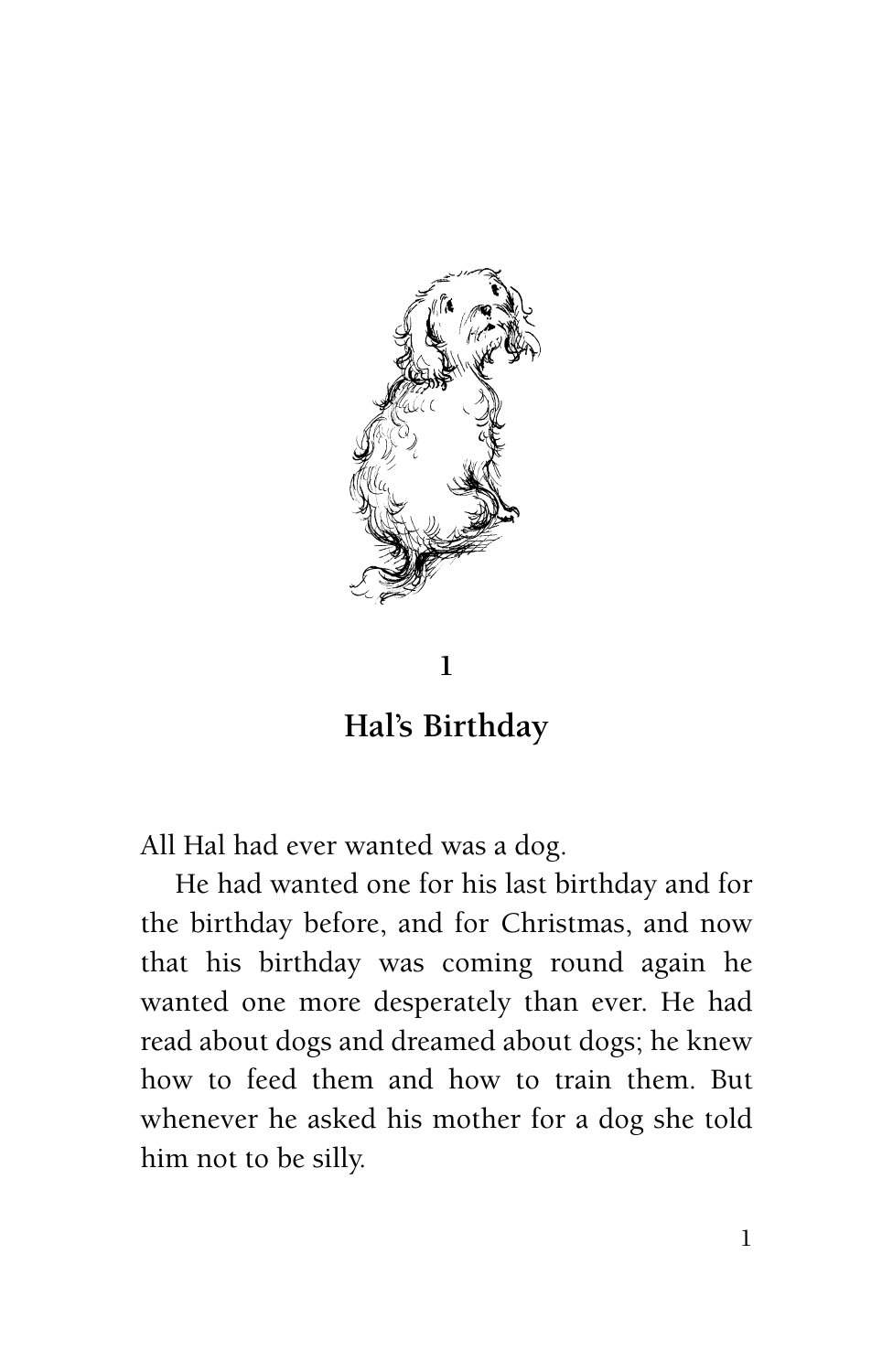"How could we have a dog? Think of the mess; hairs on the carpet and scratch marks on the door, and the smell. . . Not to mention puddles on the floor," said Albina Fenton, and shuddered.

And when Hal said that he would see to it that it didn't smell and would take it out again and again so that it didn't make puddles, she looked hurt.

"You have such a beautiful home," she told her son, "I would have thought you would be grateful."

This was true in a way. Hal's parents were rich; they lived in a large modern house in the suburbs with carpets so thick that your feet sank right into them and silk curtains that swept to the floor. There were three new cars in the garage – one for Albina, one for her husband and one for the maid to use when she took Hal to school – and five bathrooms with gold taps and power showers, and a sauna. In the kitchen every kind of gadget hummed and buzzed; squeezers and coffee makers and extractors – and the patio was tiled with marble brought in specially from Italy.

But in the whole of the house there was nothing that was alive. Not the smallest beetle, not the frailest spider, not the shyest mouse – Albina Fenton and the maids who came and went saw to that. And in the garden there were no flowers –

 $\mathfrak{D}$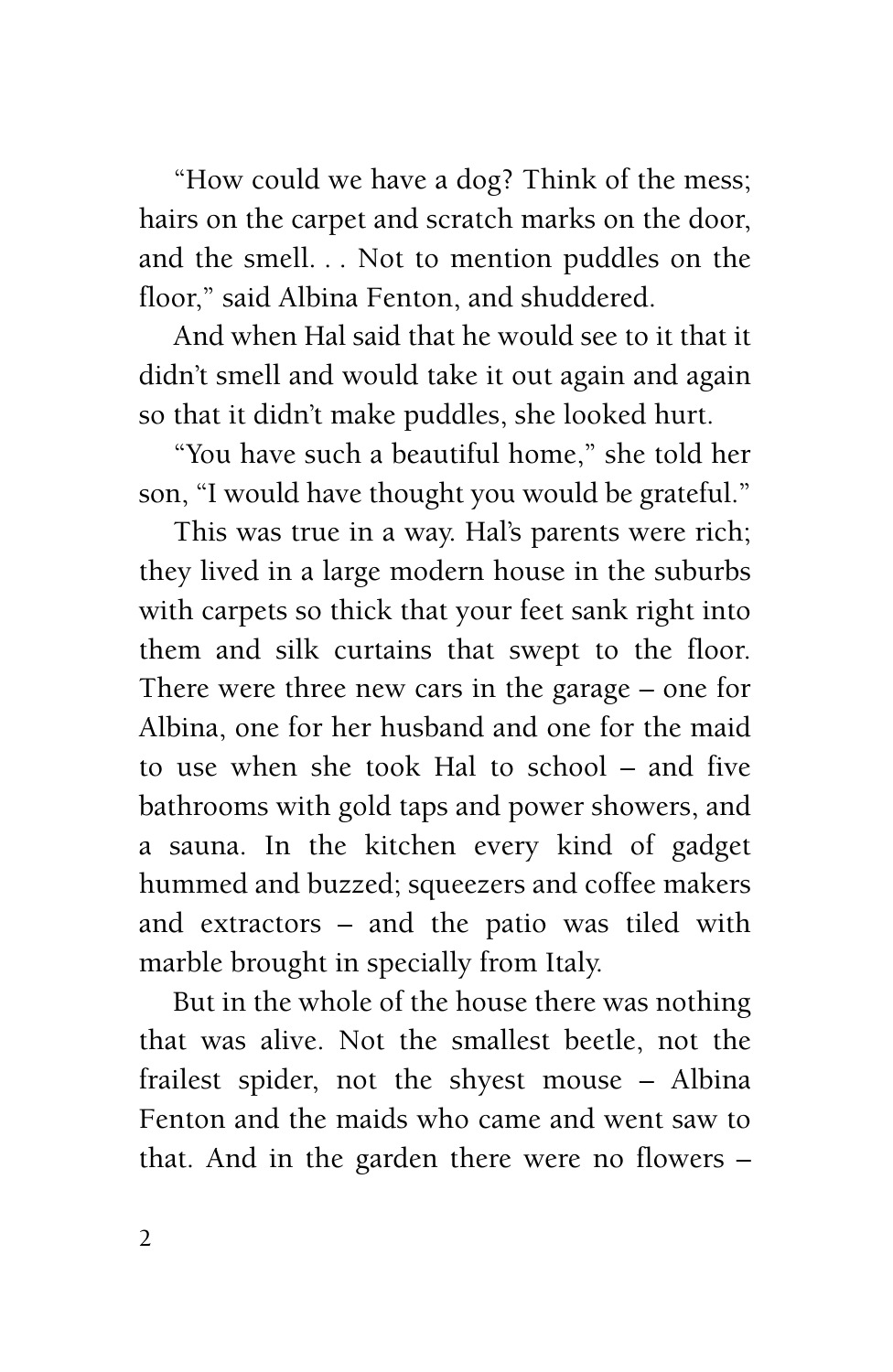only raked gravel – because flowers mean earth and mess.

Although he knew it was silly to go on hoping, Hal decided he would have a last try. Three days before his tenth birthday he got up early and padded across the deep blue carpet, which was going to be replaced in the coming week because blue, his mother said, was out of fashion. He had said he liked blue but his mother had just smiled at him in that rather regretful way which meant that he had said something foolish.

Now he turned off his night light shaped like a flying saucer and wondered why he seemed to sleep just as badly with the flying saucer night light as he had done with the night light in the shape of a skyscraper.

Then he went into his bathroom and washed carefully, making sure that he didn't miss out any bits, and cleaned his teeth extra hard with his electric toothbrush before spraying his mouth with the high-pressure breath freshener fixed to the wall.

He wanted to have everything right before he wrote the note to his mother because it was important. If she took notice of it everything would come right, but if she didn't. . .